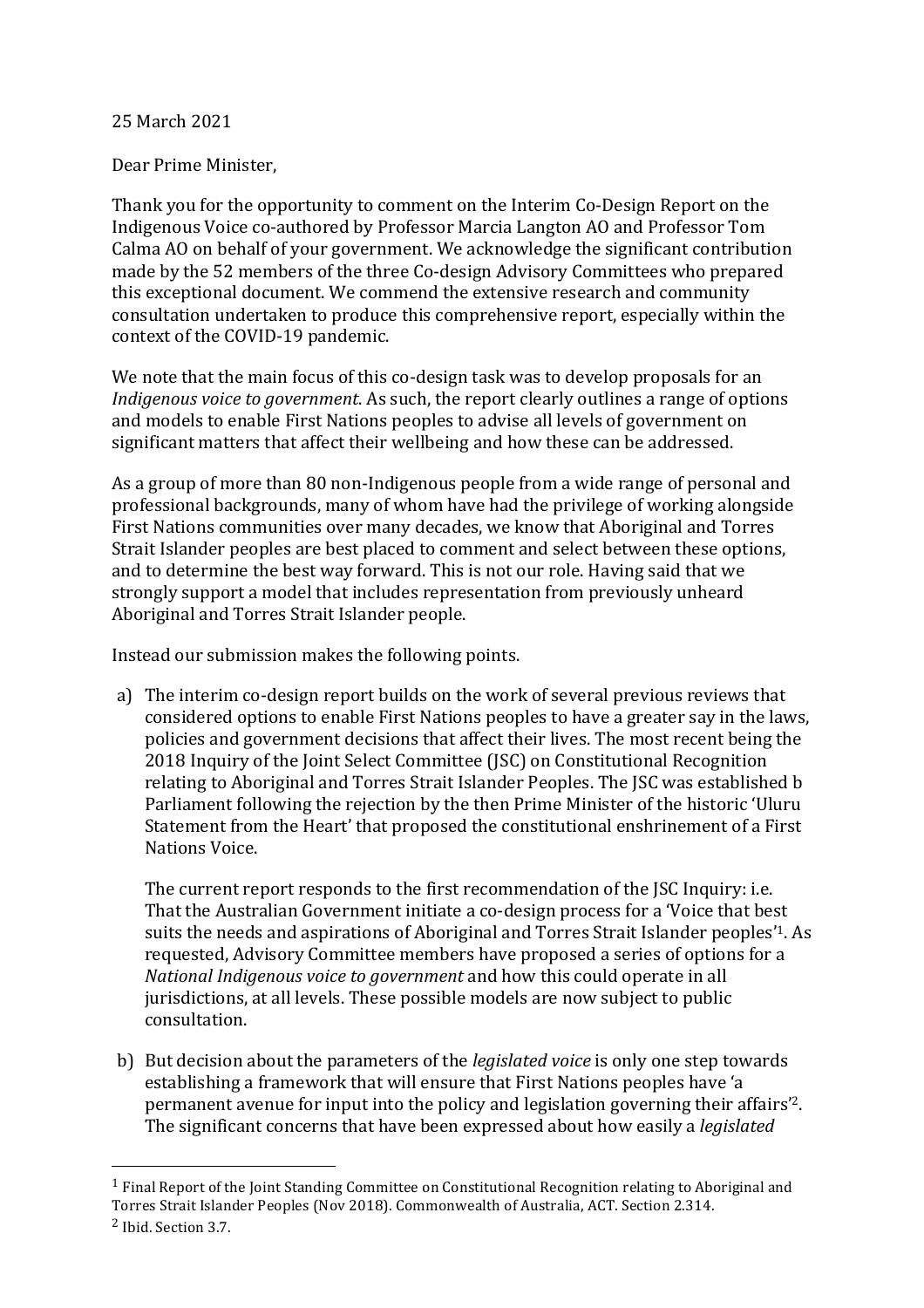*voice* can be abolished are well founded. The work done so far towards establishing an Indigenous Voice must be seen within context.

The second recommendation of Joint Select Committee is that: 'Following a process of co-design, the Australian Government consider, in a deliberate and timely manner, legislative, executive and constitutional options to establish The Voice'3. For Australia to progress as a nation it is imperative that each of these components be addressed.

c) In narrowing the Terms of Reference for the co-design task to the legislative component, Advisory Committees were explicitly precluded from making any recommendations about constitutional recognition of an Indigenous Voice. Treatymaking between governments and First Nations peoples and truth-telling about our nation's history were also 'out of scope'. These limitations are at odds with the key tenets of the Uluru Statement from the Heart that was gifted to all Australians by First Nations people in May 2017.

Australia lags behind the rest of the world by not yet formally recognising its Indigenous people in the form of a treaty or to acknowledge the sovereignty and constitutional rights of their First Peoples in their founding documents. As evidenced by several polls4, this limited scope is also at odds with the strong and increasing support being shown by both Indigenous and non-Indigenous Australians for the Constitutional Enshrinement of an *Indigenous Voice to Parliament*. Moreover, respected Indigenous Leaders have publicly stated that just *legislating a voice* is not enough to achieve the structural changes required to ensure a better future for all Australians5.

d) Decisions about the legislative, executive and constitutional parameters of the National Voice cannot be made in isolation. These components are integrally entwined. Therefore, before any decisions are made to implement a *legislated voice* a further structured process must be undertaken to consider how each of these aspects should operate and how they will interact with each other.

<sup>3</sup> Ibid. Section 3.152.

<sup>4</sup> 95% of Australians say 'it is important for Aboriginal and Torres Strait Islander people to have a say in matters that affect them' (Reconciliation Australia Barometer, 2018).

Almost two thirds of voters (64%) support Constitutional change to enshrine an Indigenous Voice to Parliament, while 22% reject it. ('Federal Election Vote Compass' ABC News, May, 2019). The 'Essential Poll' reports: a strong majority of Australian voters across partisan lines support constitutional recognition of a Voice to Parliament (The Guardian July 2019).

A survey of 2000 people commissioned by 'From the Heart Campaign' found a majority would support a constitutionally enshrined Aboriginal advisory body to Parliament if a referendum were held today (NITV, July 2020).

<sup>5</sup> Pat Turner, a distinguished member of the Senior Advisory Group of the Indigenous voice co-design process and Lead Convener of the Coalition of Peaks (NACCO), expressed strong concern that the Federal Government was pursuing a 'convoluted and flawed process' 'to advise on a voice that speaks to government… not a Voice to Parliament'. A second eminent Senior Advisory Group member, Cape York Aboriginal Elder, Noel Pearson said that group members rejected a reduced model and wanted a 'Voice to Parliament, not just a voice to government' (Croakey, 28 October 2020. Also see Pat Turner's address to the National Press Club, reported in The Age 3/10/20 & Sydney Morning Herald 30/9/20).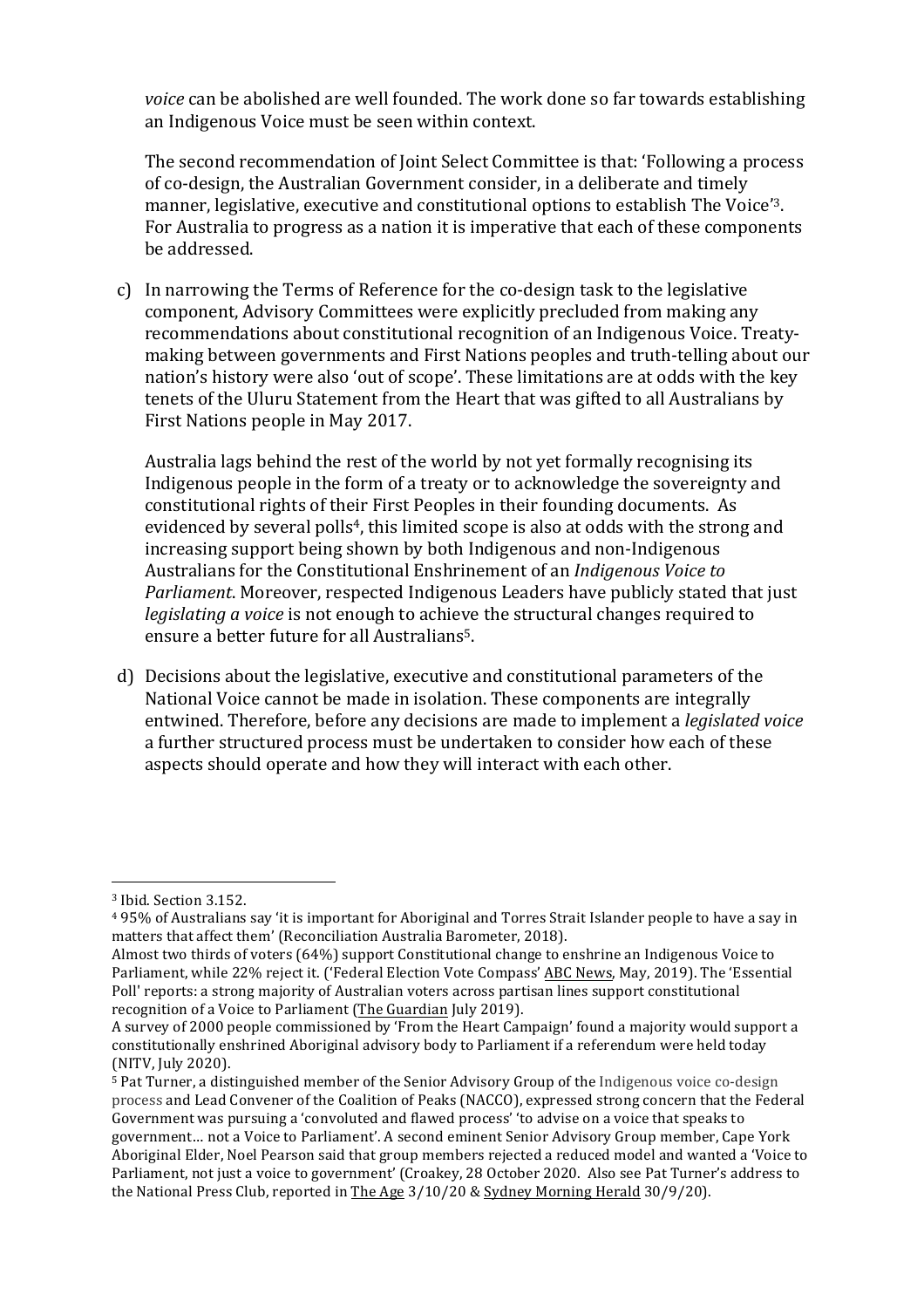Based on the above we propose that:

- 1. Following a decision about the most suitable, representative model for an Indigenous Voice and before it is legislated, the government honour its election commitment to hold a Referendum on the *constitutional enshrinement* of an Indigenous Voice.
- 2. The Referendum design and information campaign be by bi-partisan committee led by First Nations representatives, ensuring that the Australian people have access to clear and comprehensive information about the Indigenous Voice.
- 3. The issue of constitutional amendment for a new provision for an Indigenous Voice that operates independently of Government and Parliament be put to the Australian people for a vote in the next term of Parliament.

## **Advocates for Social Justice**

Pat Anderson 3070 Fiona Andrews 3121 Bill Armstrong 3207 Margaret Atchison 3071 Christina Baldwin 3032 Catherine Bell 3231 Jeffrey Bender 3194 Beryl Blake 3070 Peter Britton 3032 Heather Brown 3012 Peter Brown 3070 Sarah Brown 3070 Mary Dowling 3046 Christopher Dureau 3355 Mary Dykes 3071 David Farrow 3450 David Feith 3207 Kerry Gartland 3181 Gary Grace 2515 Marie Grace 2515 Sarina Greco 3142 Margaret Hanrahan 3071 Sue Helme 3071 Liz Hogan 3016 Geof Hopkins 3054 Kerryn Howe 3016 Pat Jessen 3184 Marion Lambert 3006 Cornelia M. Lenneberg 3055 Nicky Lo Bianco 3205 Jill Loveland 3056 Susan Majid 3146 Jyan Mayfield 3079 Diane McDonald 3930 Ellie McDonald 3054 Fiona McIntosh 3079